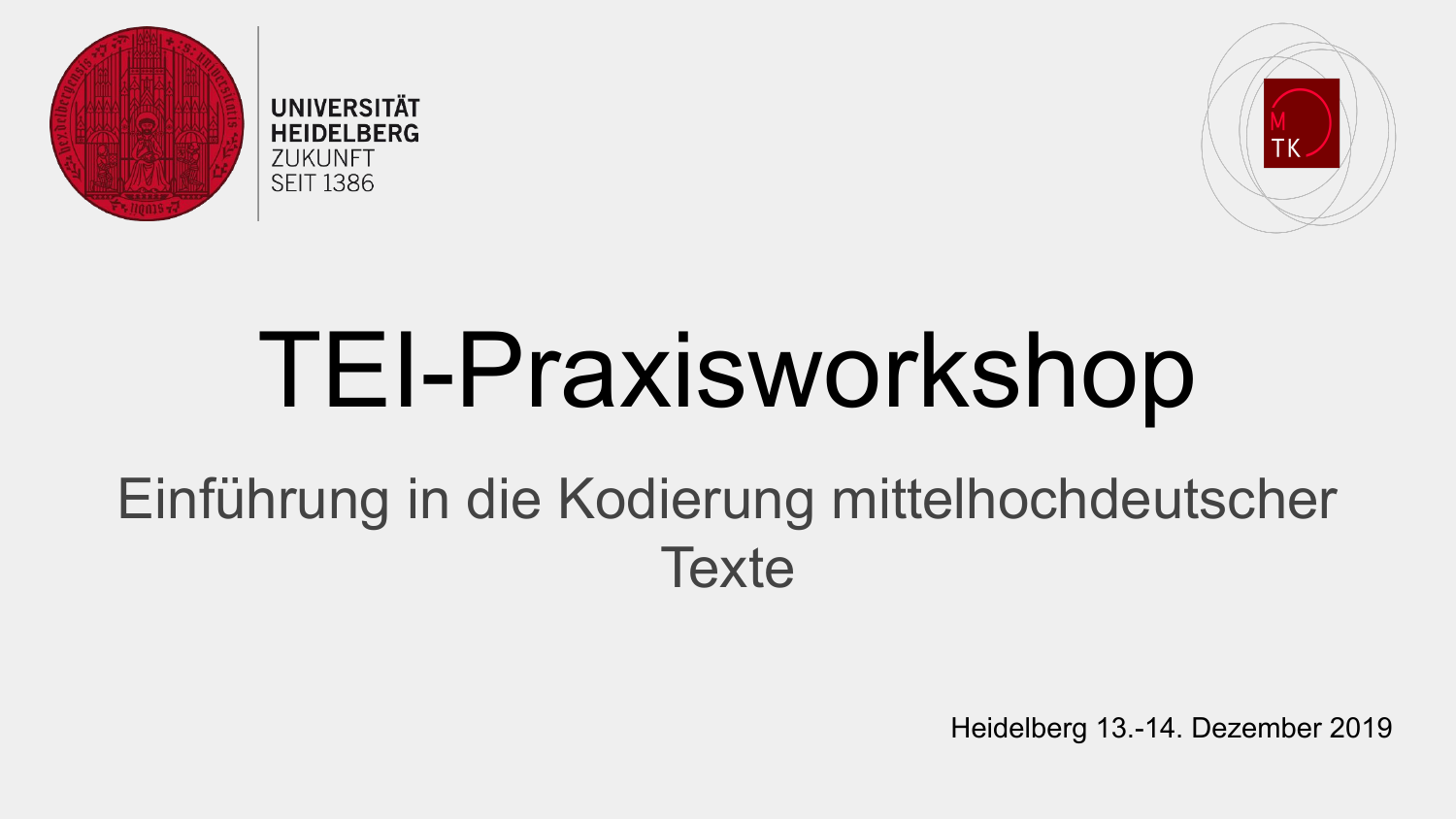



# Linguistische Annotation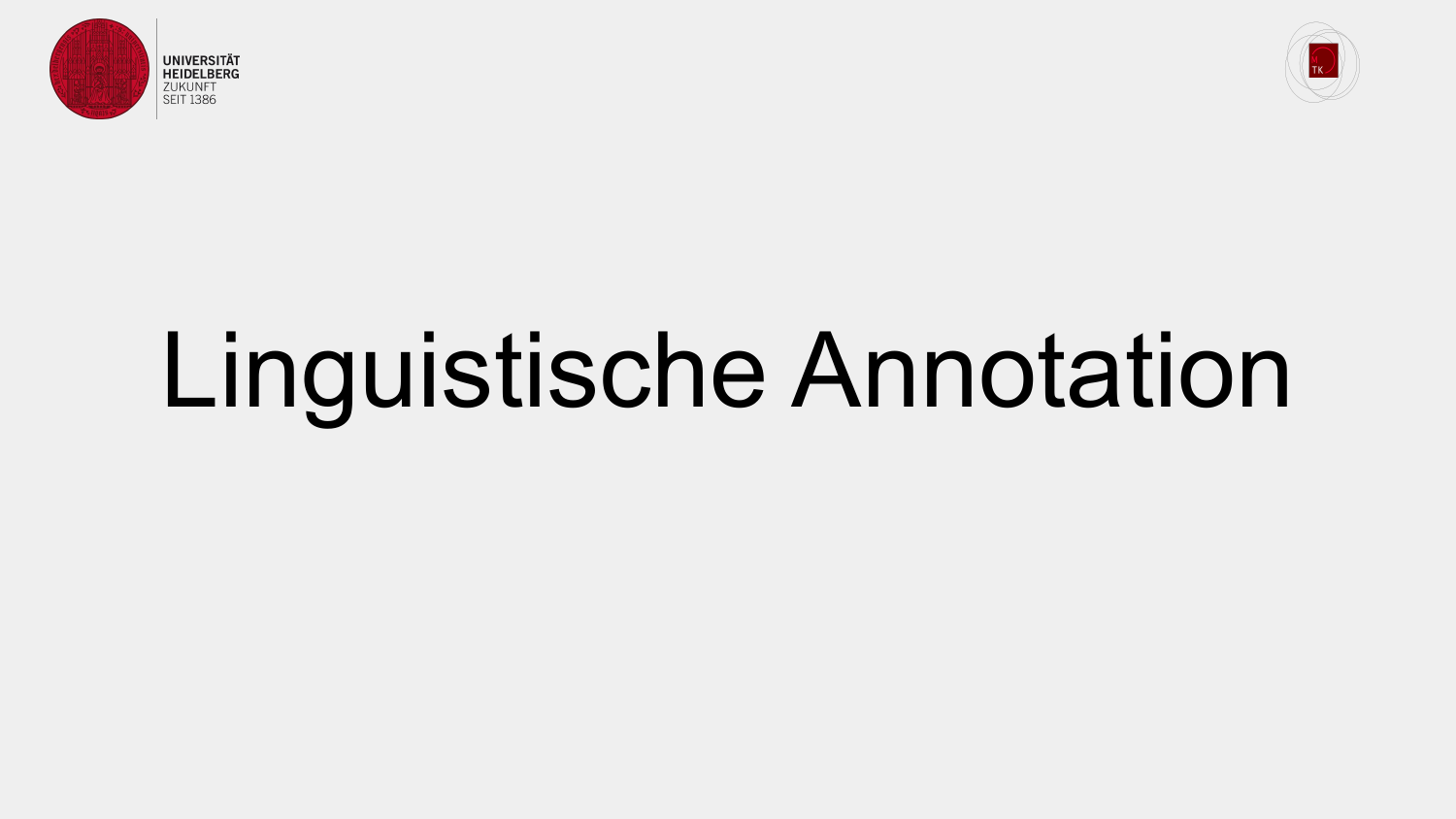



#### Linguistische Einheiten

- **[s](https://www.tei-c.org/release/doc/tei-p5-doc/en/html/ref-s.html)** (s-unit) contains a sentence-like division of a text.
- **[cl](https://www.tei-c.org/release/doc/tei-p5-doc/en/html/ref-cl.html)** (clause) represents a grammatical clause.
- **[phr](https://www.tei-c.org/release/doc/tei-p5-doc/en/html/ref-phr.html)** (phrase) represents a grammatical phrase.
- **<u>[w](https://www.tei-c.org/release/doc/tei-p5-doc/en/html/ref-w.html)</u>** (word) represents a grammatical (not necessarily orthographic) word.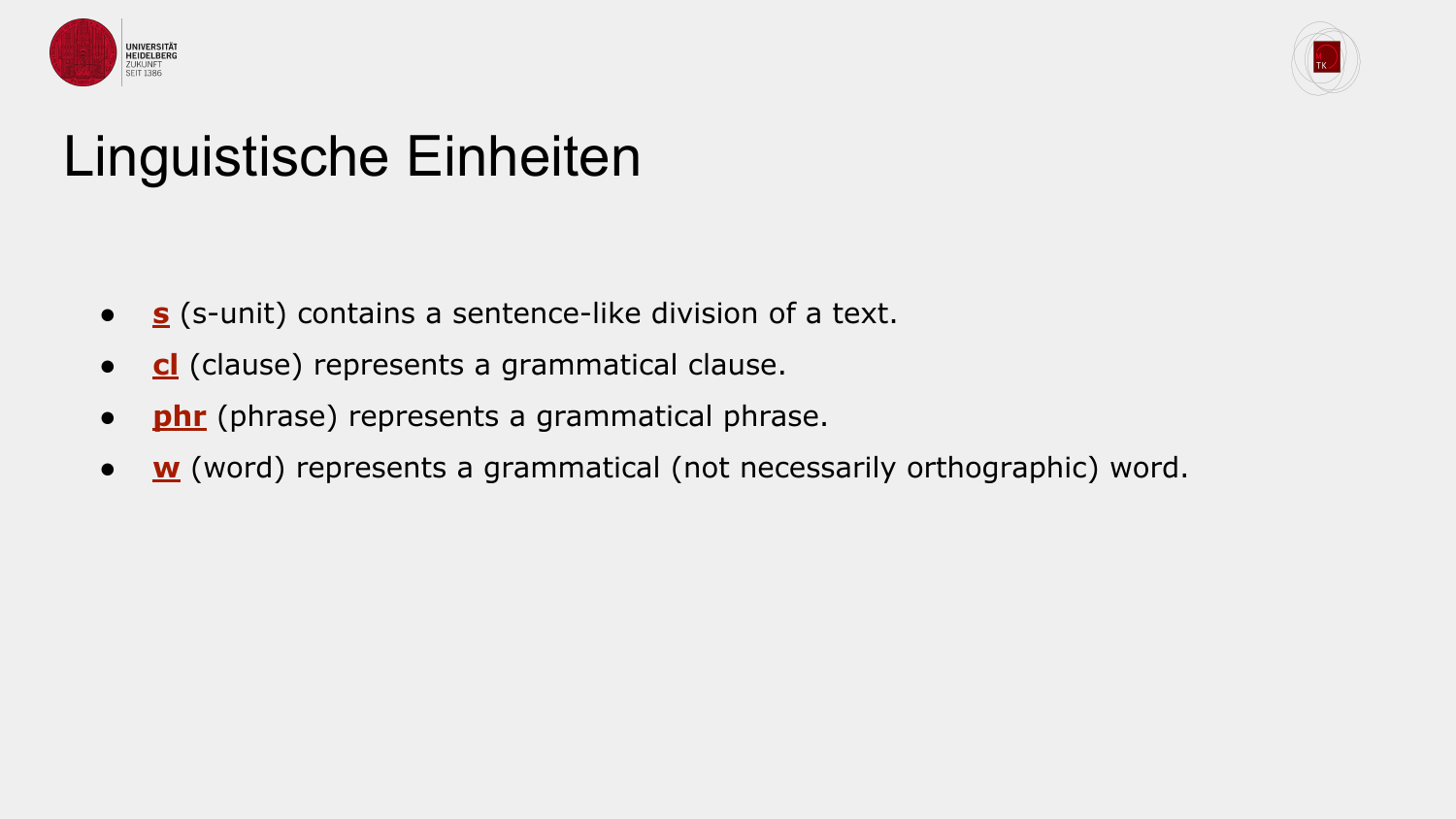



#### Attributen für linguistische Annotation

#### Beim <w> und <pc>

- **@lemma** provides a lemma (base form) for the word.
- **@lemmaRef** provides a pointer to a definition of the lemma for the word, for example in an online lexicon.
- **@pos**(part of speech) indicates the part of speech assigned to a token (i.e. information on whether it is a noun, adjective, or verb), usually according to some official reference vocabulary (e.g. for German: STTS, for English: CLAWS, for Polish: NKJP, etc.).
- **@msd** (morphosyntactic description)
- **@join** when present, it provides information on whether the token in question is adjacent to another, and if so, on which side.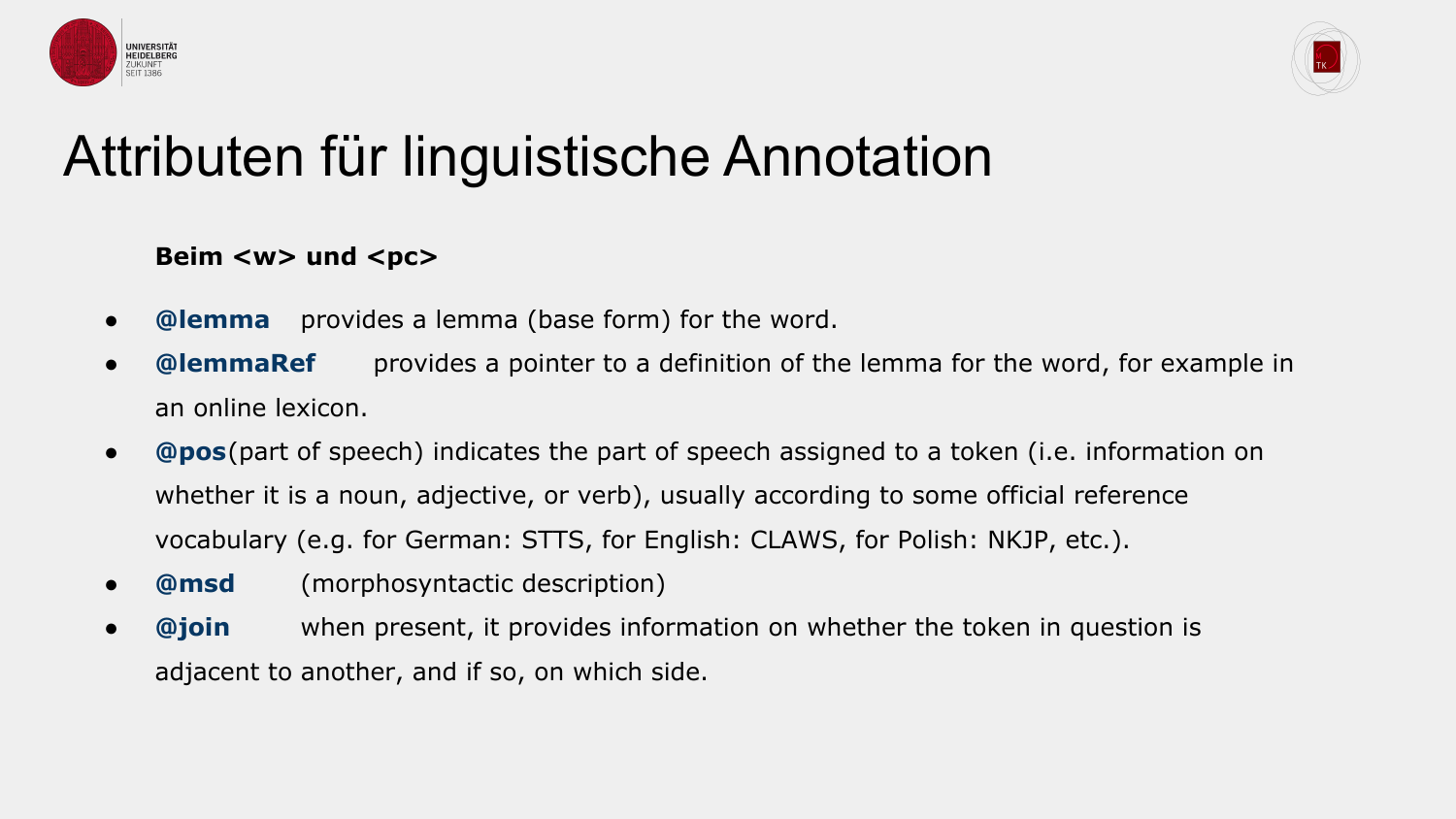



#### Lemma und Referenzen in Wörterbücher

#### Verknüpfung in: Mittelhochdeutsches Handwörterbuch von **Matthias Lexer**

Um auf diesen Artikel zu verknüpfen, können Sie folgende URL(s) verwenden:

http://www.woerterbuchnetz.de/Lexer?lemma=minne http://www.woerterbuchnetz.de/Lexer?bookref=1,2144,36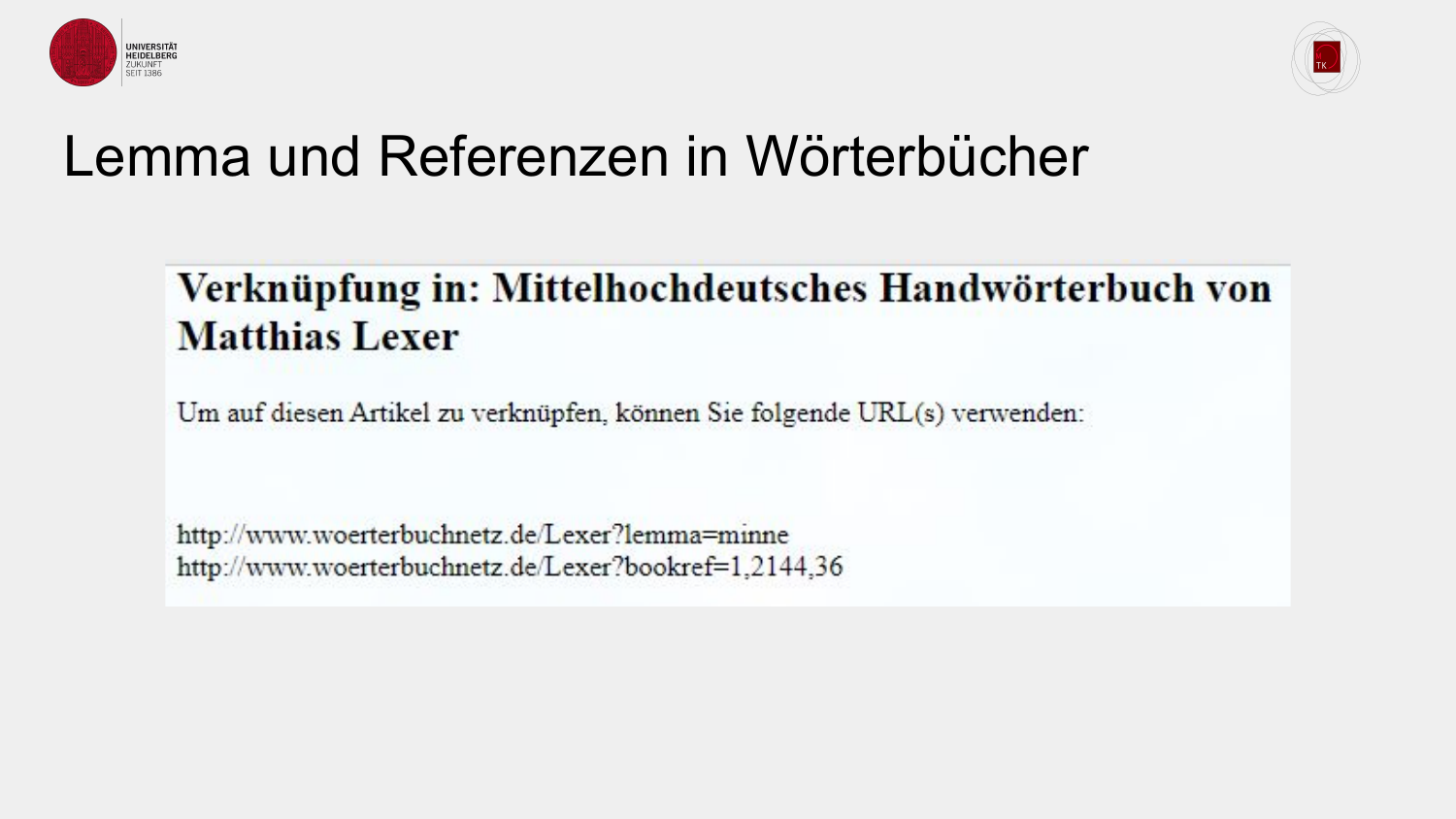



### Attributen für linguistische Annotation

STTS (Stuttgart-Tübingen-TagSet)

<https://www.sketchengine.eu/german-stts-part-of-speech-tagset/>

<https://www.ims.uni-stuttgart.de/documents/ressourcen/lexika/TagSets/stts-1999.pdf>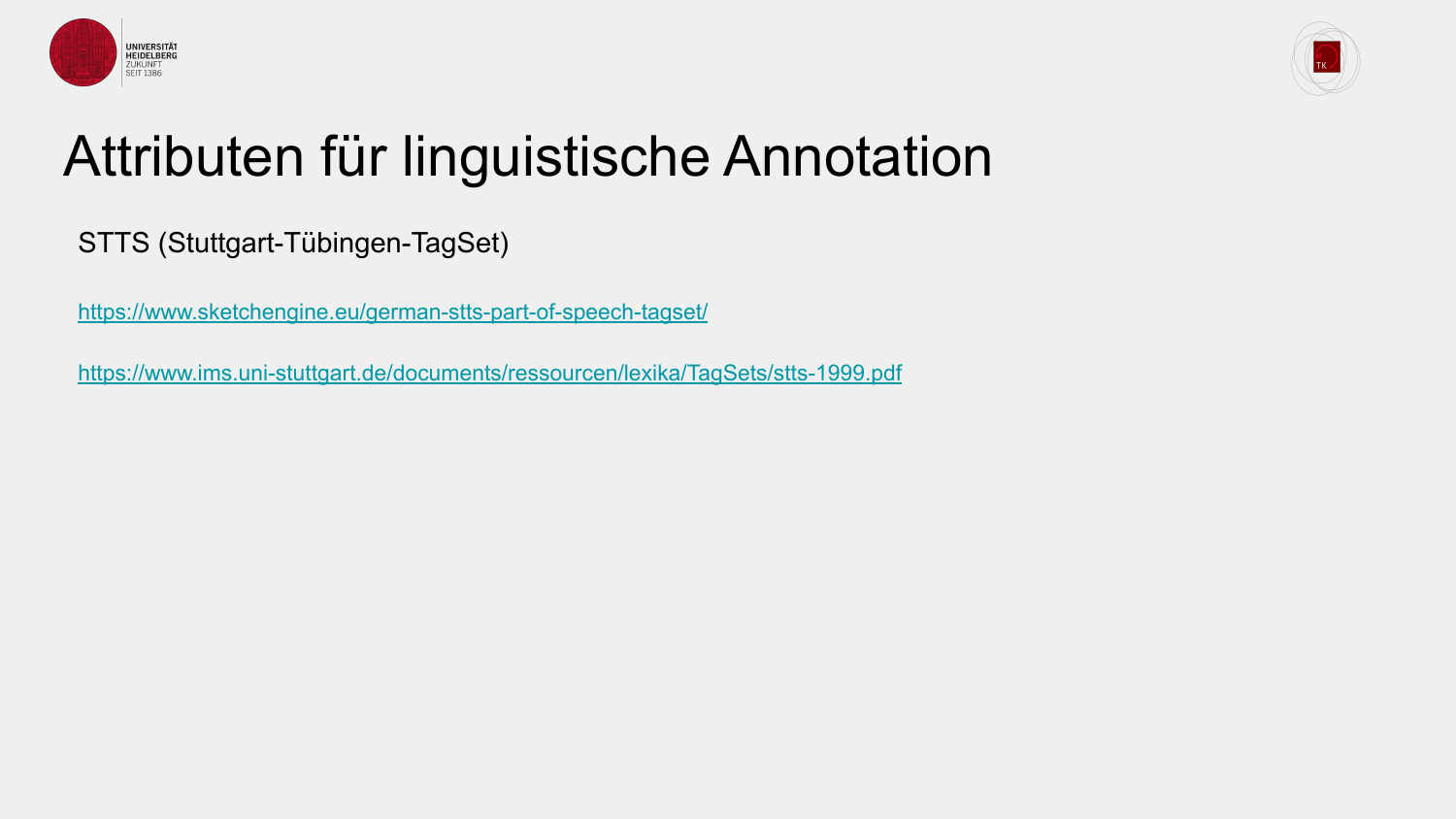



#### Attributen für linguistische Annotation

<w lemma= "nëmen" pos= "VVIMP" msd= "Pl." >Nement</w> <w lemma= "vrouwe" pos= "NN" msd= "Fem.Nom.Sg.\_" >Frouwe</w> <w lemma= "diser" pos= "PDAT" msd= "Masc.Akk.Sg." >disen</w> <w lemma= "kranz" pos= "NN" msd= "Masc.Akk.Sg.St." >cranz</w>

[...]

<w lemma= "tragen" pos= "VVFIN" msd= "3.Sg.Pres.Ind." >traget</w>